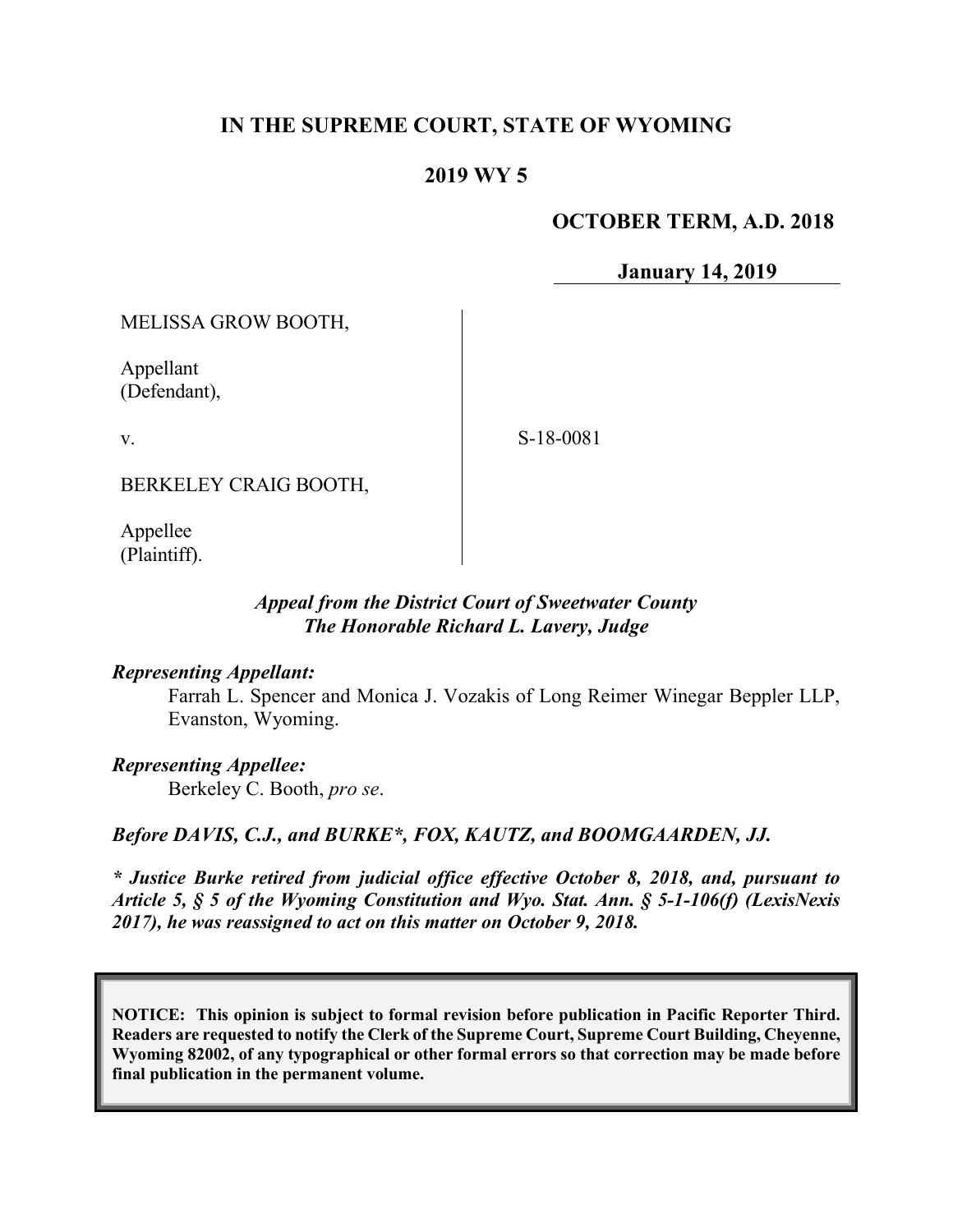#### **FOX, Justice.**

[¶1] Berkeley Booth (Father) and Melissa Booth (Mother) agreed when they were divorced that Mother would keep their former marital residence in Oakley, Utah, just east of Salt Lake City, while Father moved to Rock Springs, Wyoming. They also agreed, and the district court ordered, that Father would exercise his visitation with their two children at the former marital residence in Oakley. Two years later, the parties asked the district court to modify the visitation schedule so that Father was no longer required to exercise his visitation at the Oakley home. The court granted the request, but also changed Father's visitation schedule to provide that the children would spend extended periods of time with him in Rock Springs. Because neither the district court's order nor the record provide support for a finding that the modification to Father's visitation schedule was in the children's best interests, we reverse that aspect of the court's order.

#### *ISSUES*

[¶2] 1. Did the district court violate Mother's due process rights when it modified the visitation schedule?

2. Was there a material change in circumstances that justified modifying the visitation schedule in addition to the visitation location?

3. Did the district court abuse its discretion when it modified Father's visitation without considering the children's best interests?

#### *FACTS*

[¶3] Father and Mother were married in 1996, and had two children: BJB, born in 2000, and PAB, born in 2003. On November 6, 2015, the parties divorced. The parties filed a Stipulation and Agreement for Divorce, in which they agreed to joint legal custody of the children, with Mother to have primary physical custody. The agreement also provided that Mother would have possession of the marital home in Oakley until June 30, 2021, when it would be listed for sale and the proceeds split. The district court incorporated this agreement into the divorce decree.

[¶4] Father lives in Sweetwater County, Wyoming, while Mother lives in Oakley, Utah. They agreed that it was in the children's best interests for Father to exercise his visitation at the parties' former marital home in Oakley. Father had alternating weekend visitation from Friday at 6:00 p.m. to Sunday at 7:00 p.m., and every Tuesday from 5:30 p.m. to 8:30 p.m. He also had visitation during spring break in odd numbered years and had four consecutive weeks during the summer, while Mother had two uninterrupted weeks in the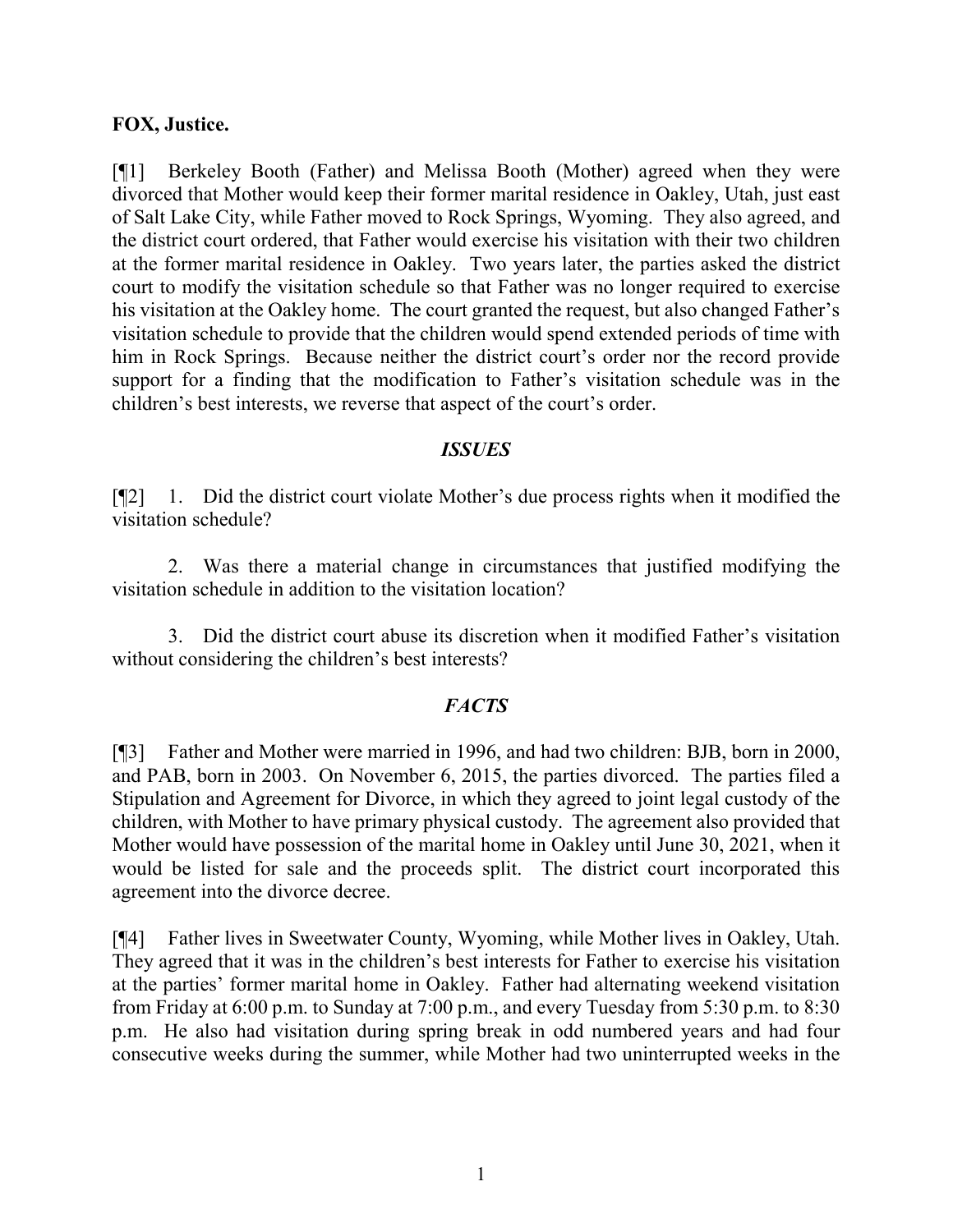summer. Father was responsible for his transportation costs from his home in Sweetwater County to the Oakley home.

[¶5] The agreement led to a rancorous situation that might have been predicted. In December 2016, Mother filed a motion for order to show cause that accused Father of failing to adhere to the agreement's provision that he would treat Mother with respect while he exercised his visitation at the Oakley home. After a hearing, the district court found Father in contempt "for failing to vacate the Oakley home at the conclusion of his visitation, and for having guests visit the Oakley home without [Mother's] permission." The court ordered Father to adhere to the parties' agreement and the court's divorce decree.

[¶6] On July 5, 2017, Father filed his Petition to Modify Decree of Divorce, in which he asserted that a "substantial change in circumstances has occurred" that warranted a modification. Father alleged that the travel distance between Sweetwater County and the Oakley home made it "nearly impossible . . . to utilize [his] mid-week visits," Mother "arranged for . . . [BJB] to work during Father's scheduled visits," and Mother was interfering with his parenting time while at the Oakley home. Father asked the district court to modify the decree to allow him to exercise his visitation "at a location of his choosing," to require Mother to split the transportation costs, or to allow Father to stay overnight at the Oakley home during his Tuesday visits. He also requested that the court require Mother to give him the "First Right of Refusal" to watch the children when she could not. In her response and counter-petition, Mother generally agreed that visitation at the Oakley home was no longer feasible because they could not get along and that a "substantial change in circumstance" existed. She asked the court to modify the order to no longer allow Father to exercise his visitation at the Oakley home, but to still require him to exercise his visitation somewhere else in Summit County, Utah, near the Oakley home. In addition, she alleged that Father was interfering with her two consecutive weeks of summer break with the children. Father filed a response to Mother's counter-petition and agreed that continuing his visitation in Summit County was in the children's best interests.

[¶7] At the hearing on the cross-petitions, Father testified that he and Mother initially agreed to have Father exercise his visitation at the Oakley home so that the children would remain in a familiar environment and because "it would be difficult, if not impossible, for us to split the kids like traditional families and drive halfway and drop kids off." He testified that when he was at the Oakley home for visitation, Mother was also there and their animosity towards each other impeded his ability to have his scheduled visitation with the children and has "been very detrimental to the kids."

[¶8] Father testified that, because the divorce decree requires him to pay \$1,500 towards the mortgage on the Oakley home, he is unable to buy or rent a home near Oakley where he could exercise his visitation. Thus, Father proposed having Mother sell or refinance the Oakley home in her name so he could obtain a loan to get a place nearby. Father also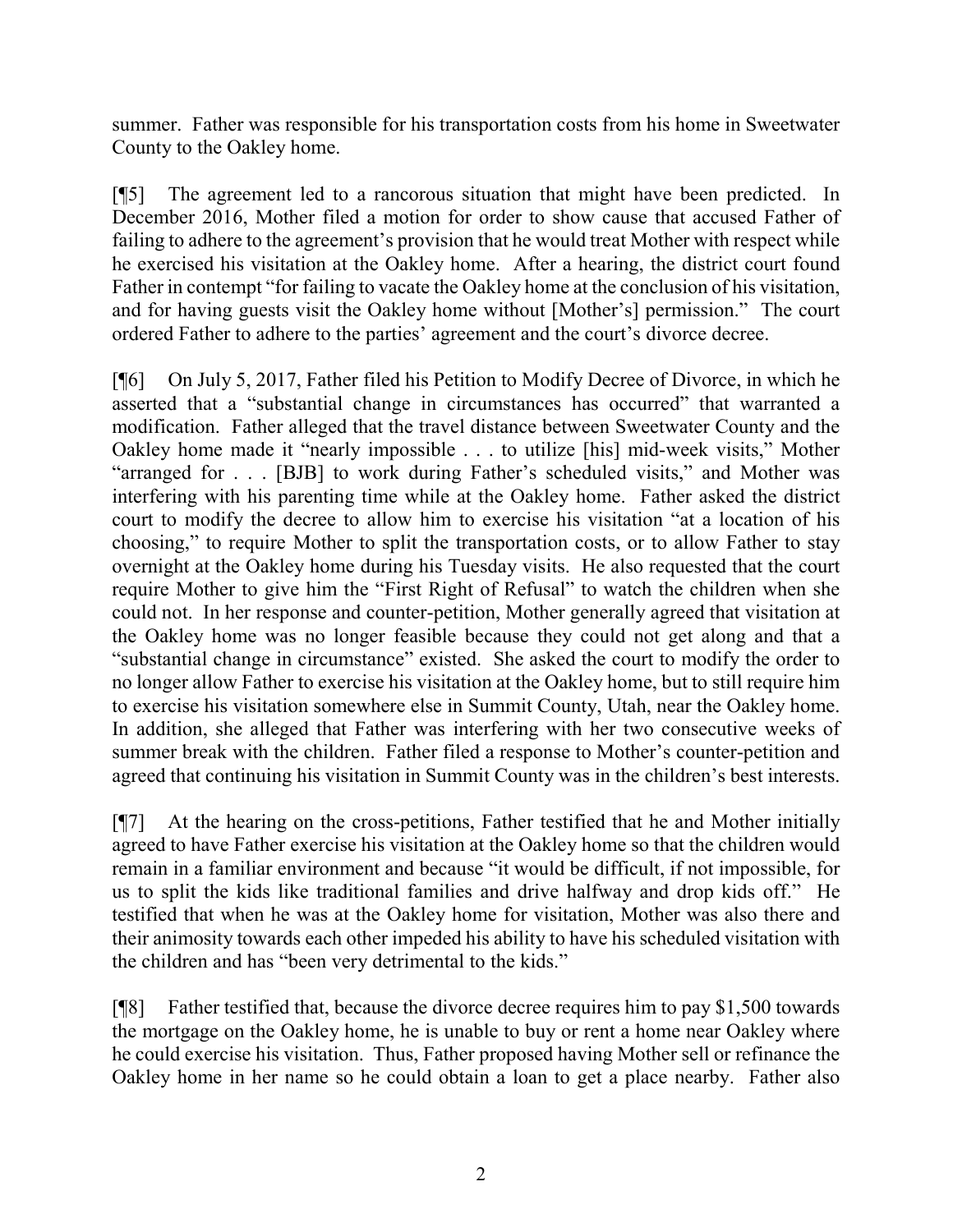testified that he has generally been unable to exercise Tuesday evening visitation because of the distance between his home in Rock Springs and Oakley. At the conclusion of Father's testimony, the district court made the following suggestion:

> I'm kind of in a position where my choices are to say tough it out and continue with the same visitation schedule that you have, that's all that there is.

> . . . The other alternatives are to . . . do a more normalized visitation. We'll split the cost of transportation, you get every other weekend wherever you want to go, except at the [Oakley] house.

> > . . . .

. . . .

Do it somewhere else, you get half the summer . . . .

. . . .

-- why wouldn't I do something like that?

Father agreed that the court's suggestion was "reasonable" and "would be better than what we're doing right now."

[¶9] Mother testified extensively about why the current visitation at the Oakley home was not working. She "[felt] like a prisoner in [her] own home" when Father was exercising his visitation and agreed that the current situation was "clearly not working" and "would like [Father] to exercise visitation somewhere else." In response to the district court's suggestion that Father exercise visitation in Rock Springs and they split the costs of transportation, Mother asserted that "I don't think it's normal to go from Salt Lake to Rock Springs . . . . I think that's too far." When her attorney asked, "if it was between Oakley and Rock Springs, you would prefer him to pay the expenses," Mother stated, "[t]hat's correct." The court asked Mother:

> So I'm not confident that [Father] is going to get a place in Salt Lake.

> > . . . .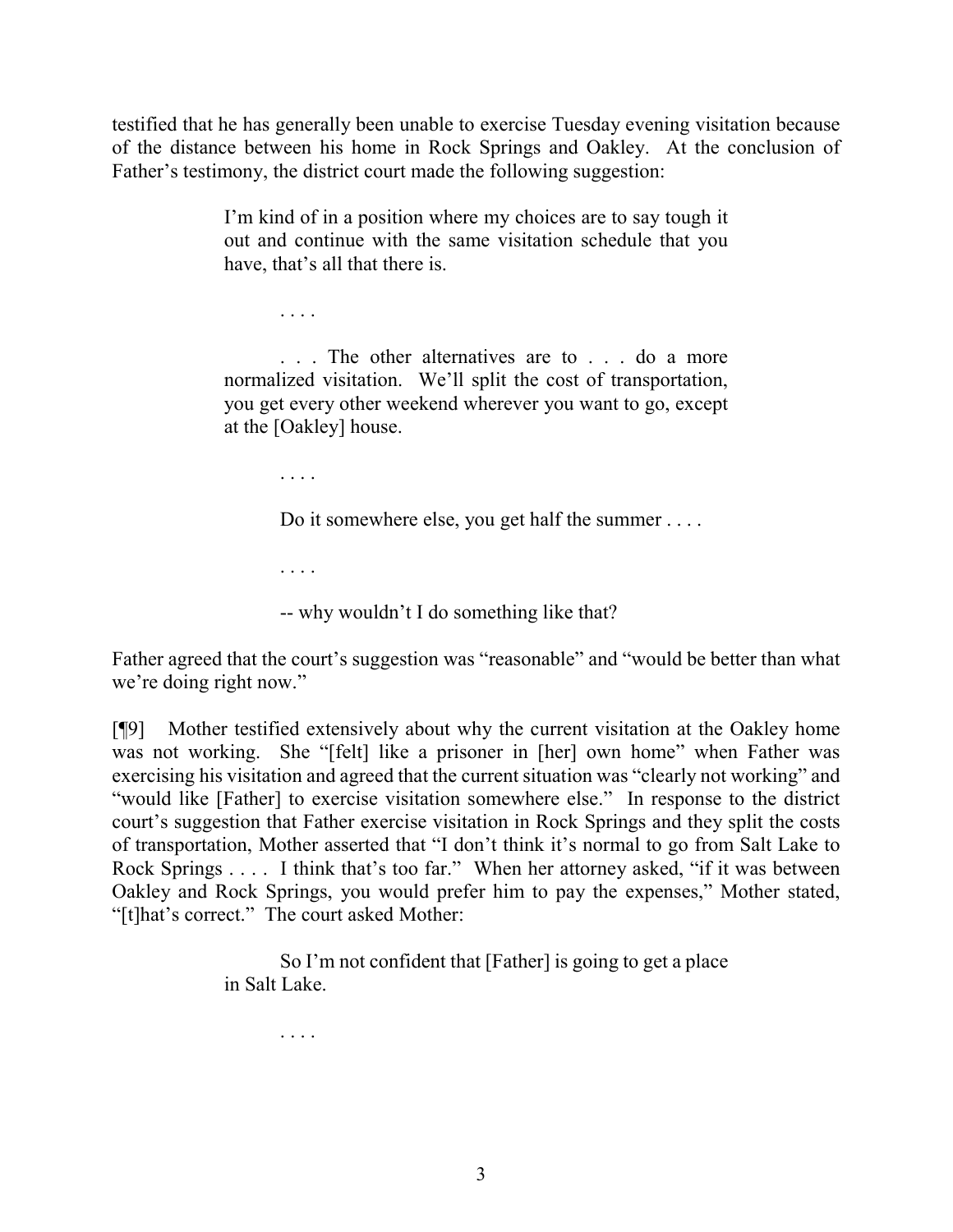So that means Rock Springs. What do you think about that kind of visitation?

Mother responded:

I'm worried about that in that the oldest one does work pretty often, and so I don't know how that would work with him, and then I'm worried just because of the snow and driving[.] . . . I just don't think that's the best thing to be driving back and forth that often and that late at night.

To which the court suggested:

[W]henever there's a distance, I try to make accommodations so that it doesn't necessarily have to be every weekend, as an example, making use of the three-day weekends. . . . What do you think about that?

Mother agreed that would be "reasonable" if the "days were to equal out [.]" As to summer visitation, the court stated that it would "look to . . . make the summer visitation longer for the non-custodial parent because they have less time." However, although she agreed that did not "seem like a problem," Mother believed the four weeks Father currently had were sufficient. The court then suggested that Father receive most of the summer, with the exception of one week at the beginning and end, and one week in the middle where Mother would have the kids. The court also asked Mother's attorney if she thought "we're heading towards a more normalized visitation style." She agreed that was the case because the current agreement was not working.

[ $[$ [10] At the end of the hearing, the district court ordered Father to exercise his visitation anywhere he wished except for at the Oakley home. Father would have every other weekend, except if there was a three-day weekend in the month, in which case he could opt out of his normal weekend visitation and use the three-day weekend instead. The parties would split transportation costs "as long as the cost is for 150 miles or less," the distance between Oakley and Rock Springs. Finally, the court ordered that Father would have visitation the entire summer except for two weeks which Mother would choose in even-numbered years, Father would choose in odd-numbered years; and Father would also have every spring break. The court's written order contained these modifications.<sup>[1](#page-4-0)</sup> This appeal followed.

<span id="page-4-0"></span><sup>&</sup>lt;sup>1</sup> After the hearing and before the court entered its written modification order, Mother filed a motion for reconsideration and argued that the court should not have changed the summer visitation or spring break schedule because Father had not specifically asked for that in his petition. There is no order in the record on appeal ruling on Mother's motion for reconsideration. In any event, Mother timely filed her notice of appeal of the court's written modification order.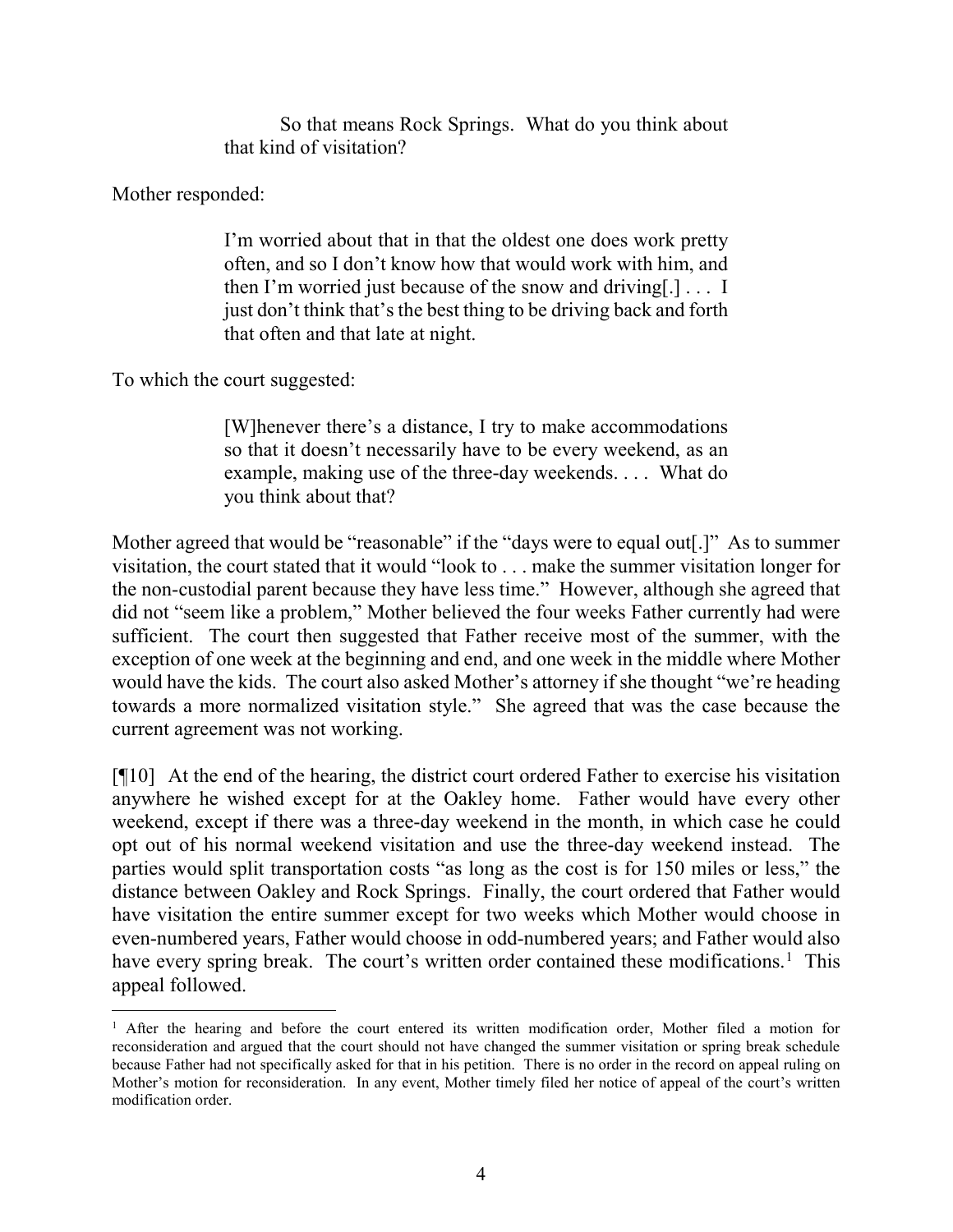### *STANDARD OF REVIEW*

[¶11] We review a district court's modification of custody or visitation for abuse of discretion. *Martin v. Hart*, 2018 WY 123, ¶ 20, 429 P.3d 56, 63 (Wyo. 2018). "A court does not abuse its discretion unless it acts in a manner which exceeds the bounds of reason under the circumstances." *Jacobson v. Kidd*, 2018 WY 108, ¶ 14, 426 P.3d 813, 820 (Wyo. 2018). "[W]e will not disturb the decision absent a procedural error or a clear abuse of discretion." *Johnson v. Clifford*, 2018 WY 59, ¶ 8, 418 P.3d 819, 822 (Wyo. 2018). In addition, whether a court violated a party's due process rights is reviewed de novo. *KC v. State*, 2015 WY 73, ¶ 16, 351 P.3d 236, 241 (Wyo. 2015).

#### *DISCUSSION*

[¶12] Mother argues that the district court violated her right to due process when it altered Father's visitation schedule even though Father did not include such a request in his written petition to modify. In addition, she asserts that the court abused its discretion when it altered the visitation schedule because the court did not make any express findings concerning whether there was a material change in circumstances or whether the modification was in the children's best interests. Although we conclude that the court did not violate Mother's due process rights and that a material change in circumstances existed sufficient to reopen the issue of visitation, we reverse the modification to Father's visitation schedule because the record does not support finding that the modification was in the children's best interests.

## *I. The district court did not violate Mother's due process rights when it modified the visitation schedule.*

[¶13] Mother argues that the district court violated her right to due process when it modified not only the location of Father's visitation, but the visitation schedule itself. In particular, she challenges the court granting Father more time in the summer and every spring break when Father did not specifically request modification of the visitation schedule in his petition.

[¶14] "The touchstones of due process are notice and the opportunity to be heard, which must be appropriate to the nature of the case." *KC*, 2015 WY 73, ¶ 16, 351 P.3d at 241. "[T]he process due at any given time must reflect the nature of the proceeding and the interests involved." *Id.* at ¶ 32, 351 P.3d at 245. Mother contends that she was not given adequate notice that Father's visitation schedule would be subject to modification.

[¶15] In Father's Petition to Modify Decree of Divorce, he specifically asked the district court to modify the visitation provision of the divorce decree. He raised the travel distance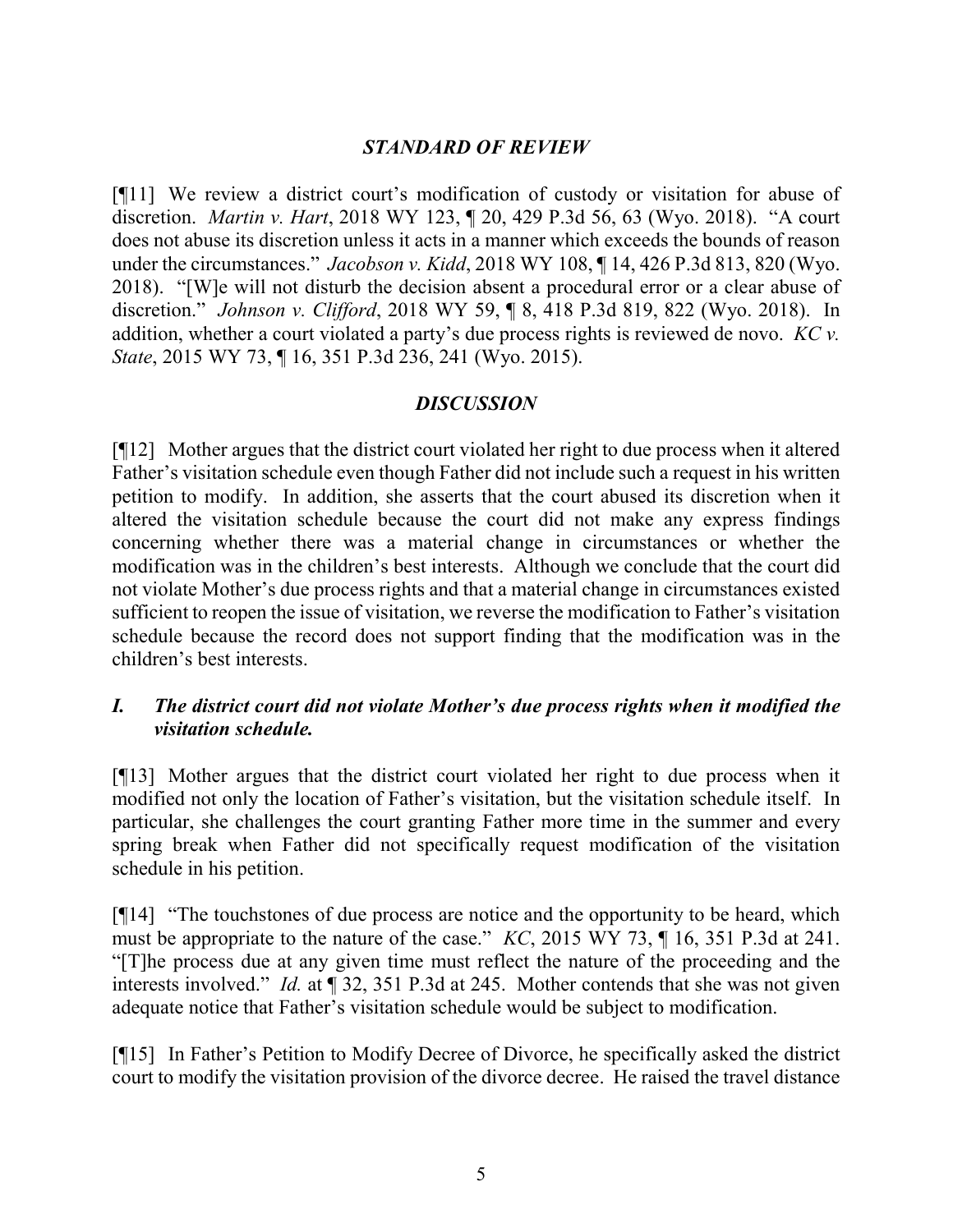between his home and Mother's home that made it "nearly impossible . . . to utilize [his] mid-week visits," and asked the court to allow him to exercise his visitation somewhere else. In her response, Mother agreed that the court should modify the order so that Father could not exercise his visitation at the Oakley home.

[¶16] While Father's petition did not include a specific request to modify the extent of his summer and spring break visitation, at the hearing, the district court raised the possibility of a more "normalized visitation" schedule that would grant Father every other weekend (which he already had) and "half the summer[.]" When Mother testified, the court asked her about granting Father every other weekend and "the whole summer," except for two weeks. In his closing remarks, Father's attorney argued that the court could impose a "standard visitation agreement" that "seems to make sense" given the distance between the parties, which would give Father every other weekend and "half of the summers." The court again brought up the prospect of a "more normalized visitation" to Mother's attorney, who agreed that may be a solution since the parties could not get along when Father was at the Oakley home.

[¶17] Mother had sufficient notice that visitation would be addressed at the hearing. During the hearing, the district court repeatedly brought up the prospect of doing a "normalized visitation" schedule. Mother never requested a continuance in response to the court's obvious consideration of modifying the visitation schedule. *See ELA v. AAB*, 2016 WY 98, ¶ 24, 382 P.3d 45, 50-51 (Wyo. 2016) (rejecting Father's due process claim, in part, because "[t]here is nothing in the record to indicate that counsel objected or asked to continue the hearing"). Mother had adequate notice that visitation would be addressed at the hearing, and thus, the district court did not violate Mother's right to due process.

# *II. There was a material change in circumstances that justified modifying the visitation schedule in addition to the visitation location.*

[¶18] A material change in circumstances must "affect[] the welfare of the child" to a degree that "outweigh[s] society's interest in applying the doctrine of res judicata." *Kappen v. Kappen*, 2015 WY 3, ¶¶ 14-15, 341 P.3d 377, 382 (Wyo. 2015). "A determination that circumstances have materially changed is governed . . . by an evaluation of the current circumstances of the parties in relation to their circumstances at the time the prior custody order was entered." *Id.* at ¶ 31, 341 P.3d at 385-86 (alteration in original).

[¶19] Both parents asserted that there was a "substantial change in circumstances" to justify modification of custody. Although the parties' agreement that a material change exists is not itself sufficient to warrant modification, where, as here, they have testified that the existing arrangement is not working or serving the children's best interests, the district court does not abuse its discretion when it finds a material change in circumstances. *See Hanson v. Belveal*, 2012 WY 98, ¶¶ 27, 30, 280 P.3d 1186, 1195, 1197 (Wyo. 2012).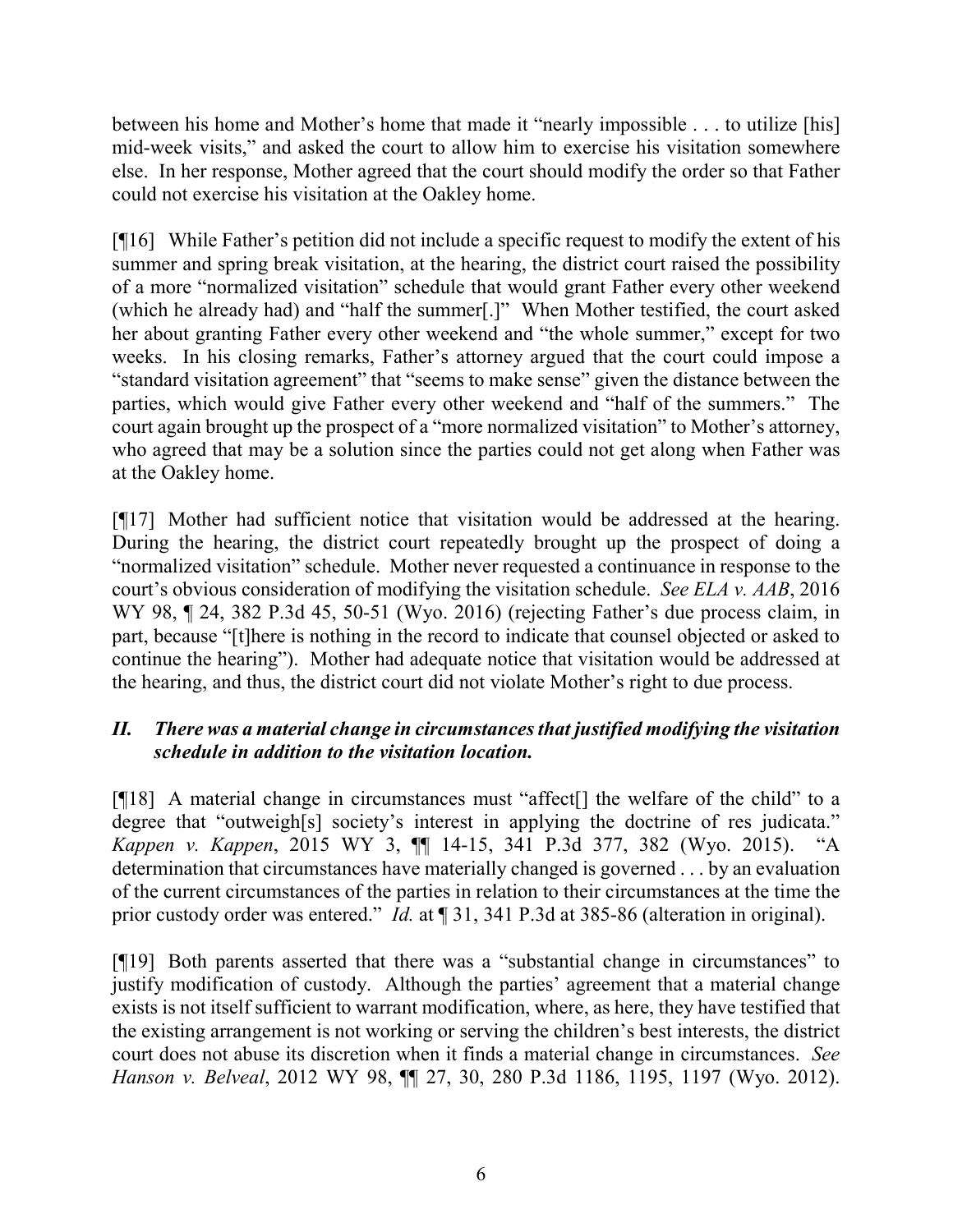Father testified that the animosity had "been very detrimental to the kids[.]" Mother agreed: "I just think it's detrimental to the kids, what they see, and the relationship they see between us, and I'm afraid it's affecting them." Moreover, the court had previously heard about substantially similar problems and held Father in contempt for not abiding by the original decree. As the court recognized:

> I think probably the most difficult thing in this whole thing has been Mr. Booth's ability to go from being a homeowner and resident of the house to being a guest, and that's naturally a difficult thing, but that's what needed to happen, and he's never been able to come to grips with that, and it's not surprising, and that's why it was a bad idea.

[¶20] Although the district court did not use the words "material change in circumstances," that is clearly what it found: "And so that said, this doesn't work . . . so we're left with what the Court can do. I can modify the visitation, and so that's what we'll do today." The record supports the district court's decision to modify custody based on a material change in circumstances that had negatively affected the children's best interests.

[¶21] Mother argues the substantial change in circumstances she agreed to in her counterpetition concerned only the location of Father's visitation and not the visitation schedule. Thus, she contends that the material change in circumstances limited the district court to modifying the location of visitation. We disagree. Once the issue of custody or visitation is reopened by a finding of material change in circumstances, the court is required to make an independent determination about what, if any, modification is in the children's best interest. *See Forbes v. Forbes*, 672 P.2d 428, 429 (Wyo. 1983) ("It is well settled that the district court is not bound to accept a stipulation of the parties and that the court's major consideration in determining custody of minor children is the welfare of those children."); *see also Mann v. Green*, 2012 WL 2948198, \*2 (Del. 2012) ("[T]he judge has broad statutory authority to modify visitation orders in the 'best interests of the child,' even if the parent has not specifically requested that relief in the Petition to Modify Visitation."). Once a material change in circumstances has been found, a court may consider all factors that affect the best interests of the children, and is not limited to the factors identified by the parties.

## *III. The district court abused its discretion when it modified Father's visitation without evidence in the record that the change was in the children's best interests.*

[¶22] Once a court finds a material change in circumstances, it must determine whether a modification is in the children's best interests. Wyo. Stat. Ann. § 20-2-204(c) (LexisNexis 2017). To make that determination, it must consider the following factors: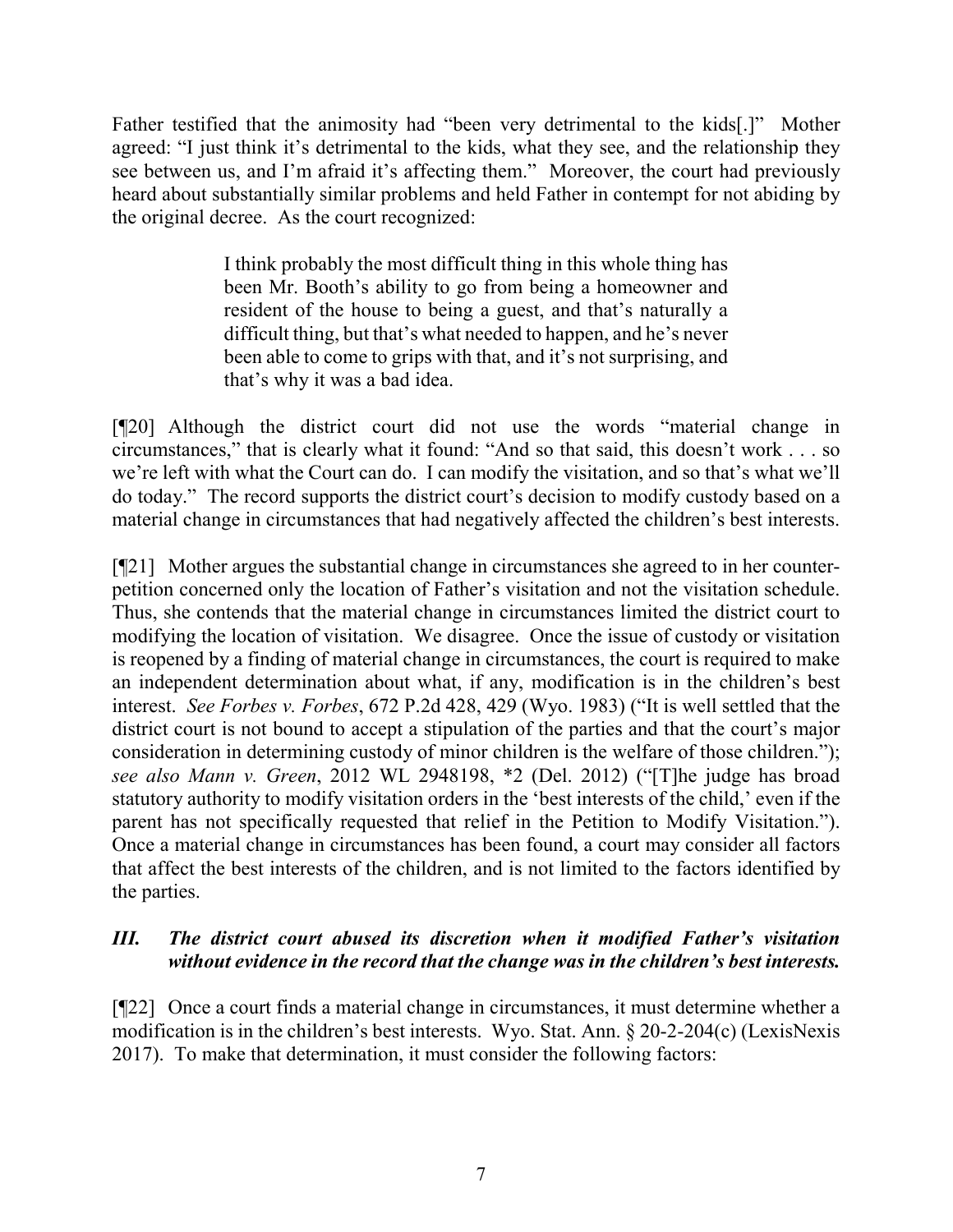(i) The quality of the relationship each child has with each parent;

(ii) The ability of each parent to provide adequate care for each child throughout each period of responsibility, including arranging for each child's care by others as needed;

(iii) The relative competency and fitness of each parent;

(iv) Each parent's willingness to accept all responsibilities of parenting, including a willingness to accept care for each child at specified times and to relinquish care to the other parent at specified times;

(v) How the parents and each child can best maintain and strengthen a relationship with each other;

(vi) How the parents and each child interact and communicate with each other and how such interaction and communication may be improved;

(vii) The ability and willingness of each parent to allow the other to provide care without intrusion, respect the other parent's rights and responsibilities, including the right to privacy;

(viii) Geographic distance between the parents' residences;

(ix) The current physical and mental ability of each parent to care for each child;

(x) Any other factors the court deems necessary and relevant.

Wyo. Stat. Ann. § 20-2-201(a) (LexisNexis 2018 Supp.). No single factor is determinative. However, the record must support the district court's determination that the modification was in the child's best interest. "To play fair, a trial judge relying on discretionary power should place on record the circumstances and factors that were crucial to his determination. He should spell out his reasons as well as he can so that counsel and the reviewing court will know and be in a position to evaluate the soundness of his decision." *Reavis v. Reavis*,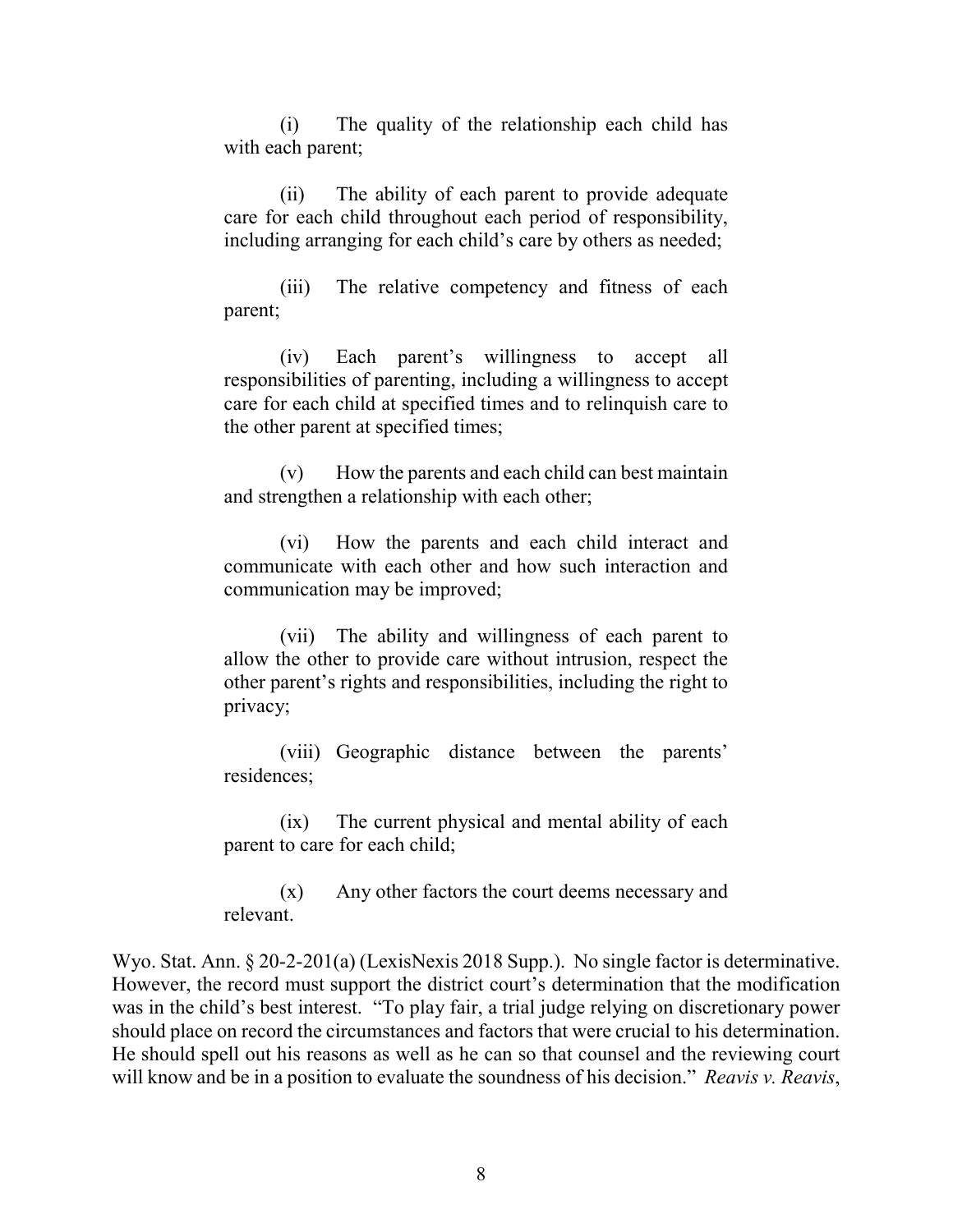955 P.2d 428, 431-32 (Wyo. 1998) (citation omitted), *overruled on other grounds by Bruegman v. Bruegman*, 2018 WY 49, ¶ 16, 417 P.3d 157, 164 (Wyo. 2018). The more "unconventional" the arrangement, the more important it is for the court to articulate its reasoning. *Martin*, 2018 WY 123, ¶ 20, 429 P.3d at 63. Where the court does not make explicit findings regarding the best interest factors, we can piece together the court's reasoning based on the record before us. *See Meehan-Greer v. Greer*, 2018 WY 39, ¶ 29, 415 P.3d 274, 282 (Wyo. 2018); *Zupan v. Zupan*, 2010 WY 59, ¶ 31, 230 P.3d 329, 338 (Wyo. 2010); *Jackson v. Jackson*, 2004 WY 99, ¶ 15, 96 P.3d 21, 26 (Wyo. 2004). However, in every case, the record must support the district court's determination that the modification is in the children's best interests through "the proceeding transcripts, by opinion letter, or as findings in the written order" to allow appellate review. *Id.* at ¶ 15, 96 P.3d at 26.

[¶23] In this case, the district court's order does not contain any reference to the factors at § 20-2-201(a), nor does the modification hearing transcript support finding that the change in Father's visitation schedule would be in the children's best interests. Even when the total amount of visitation is unchanged, the modification requires a basis to conclude that it is in the children's best interests. The original decree required Father to exercise his visitation in Oakley because both Father and Mother agreed that it was in the children's best interests to remain in a familiar environment. In Father's response to Mother's counter-petition, he continued to agree that visitation in Summit County remained in the children's best interests. The modification order changed that to require the children to essentially live in Rock Springs every spring break and nearly the entire summer approximately a quarter of the year—without any finding or record support that this would be in the children's best interests. In addition, the modification order is silent on whether Father's mid-week visitation will continue.

[¶24] The absence of best interest rationale is particularly problematic when a district court orders a custody arrangement that neither party requested. In his closing argument, Father's attorney only asked for half the summer. Moreover, the issue of spring break came up for the first time in the court's decision. In *Meehan-Greer*, the father requested 45 days of summer visitation and only presented evidence and testimony to support that his request was in the children's best interests. 2018 WY 39, ¶ 32, 415 P.3d at 283. The district court awarded father summer visitation in excess of the 45 days he requested. *Id.* at ¶¶ 31-32, 415 P.3d at 283. Because the court did not explain its ruling, and the record lacked evidentiary support for finding that extending Father's summer visitation was in the children's best interests, we reversed that aspect of the order. *Id.* at ¶ 33, 415 P.3d at 283.

[¶25] Here, as in *Meehan-Greer*, the district court not only ordered visitation beyond what either party requested, but it made no finding that would explain why such visitation was in the children's best interests, and the record does not contain evidence that such a